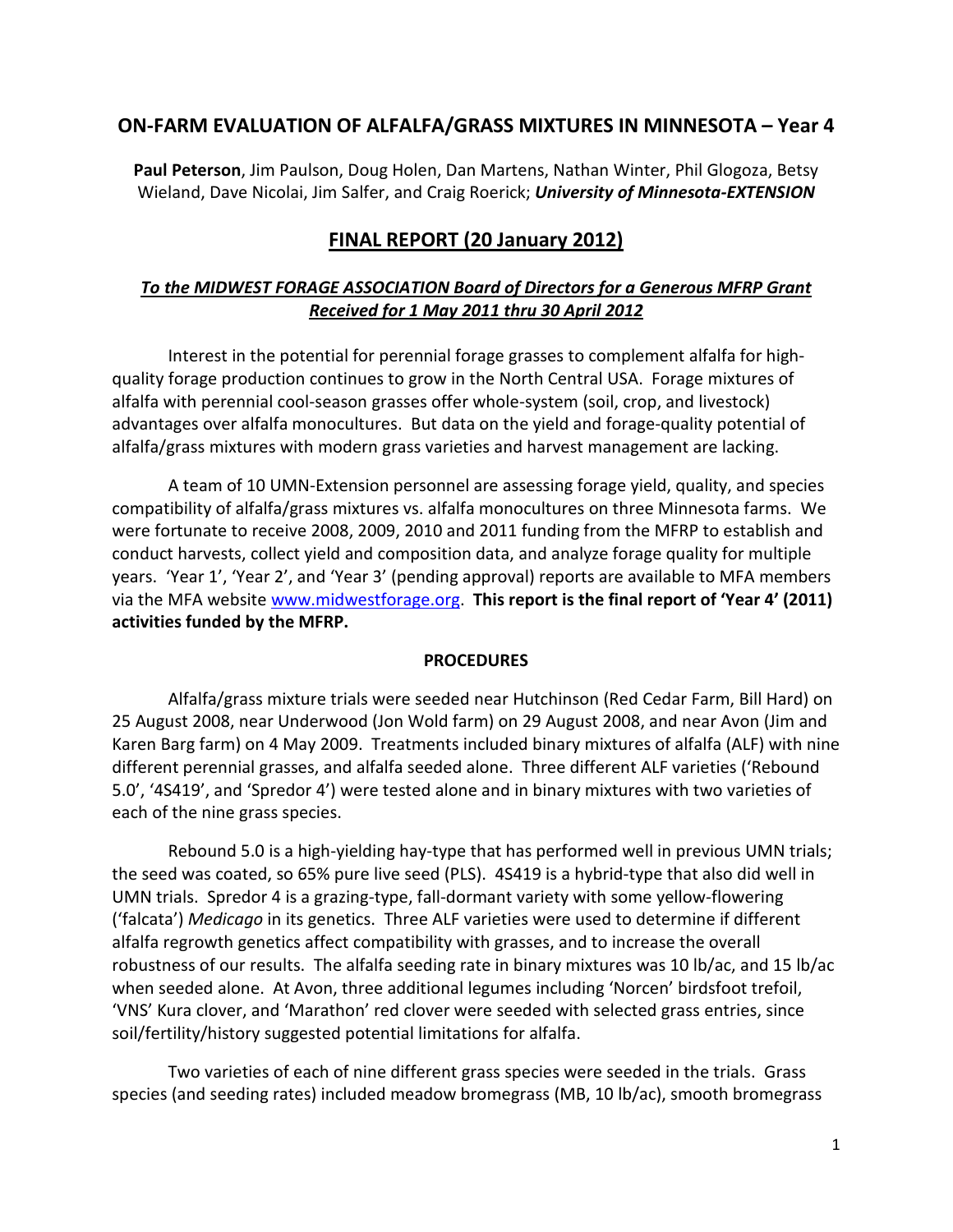(SB, 10 lb/ac), festulolium (FL, 8 lb/ac), meadow fescue (MF, 8 lb/ac), perennial ryegrass (PRG, 8 lb/ac), tall fescue (TF, 8 lb/ac), orchardgrass (OG, 6 lb/ac), reed canarygrass (RCG, 6 lb/ac), and timothy (TIM, 4 lb/ac). Individual plots were 3' X 20', with legume and grass drilled together in 5 rows per plot. Two replications were seeded at all sites with ALF varieties as whole plots ('internal replications') and grass species as subplots. The two varieties of each grass species mixed with each ALF variety were seeded in side-by-side plots.

Plots were harvested with a small-plot flail-type machine to a  $\sim$ 4" residual height. The Underwood and Hutchinson sites were each harvested four times in 2011, whereas the Avon site was harvested only twice. The Avon site is an excessively-drained, sandy soil quickly sensitive to dry periods, resulting in only two machine harvests in 2011; but grazing may have enabled 1-2 more 'harvests'.

| <b>MONTH</b><br><b>LOCATION</b> | Temp.         | Dep. | Precip. | Dep.                            |             |  |
|---------------------------------|---------------|------|---------|---------------------------------|-------------|--|
|                                 |               |      |         | ----------- inches ------------ |             |  |
|                                 |               |      |         |                                 |             |  |
|                                 | <b>April</b>  | 44.8 | $-0.9$  | 2.49                            | $+0.34$     |  |
|                                 | May           | 58.1 | $-1.0$  | 5.59                            | $+2.09$     |  |
| <b>AVON</b>                     | June          | 67.1 | $-0.4$  | 4.78                            | $+0.10$     |  |
|                                 | July          | 77.2 | $+5.0$  | 7.57                            | $+3.94$     |  |
|                                 | <b>August</b> | 71.8 | $+1.7$  | 6.82                            | $+3.01$     |  |
|                                 | September     | 61.2 | $+0.3$  | 0.65                            | $-2.53$     |  |
|                                 |               |      |         |                                 |             |  |
|                                 | <b>April</b>  | 43.3 | $-1.5$  | 3.91                            | $+1.73$     |  |
|                                 | May           | 55.2 | $-3.2$  | 7.76                            | $+4.67$     |  |
| <b>HUTCHINSON</b>               | June          | 66.5 | $-1.3$  | 3.94                            | $-0.52$     |  |
|                                 | July          | 76.2 | $+4.3$  | 6.15                            | $+2.34$     |  |
|                                 | <b>August</b> | 70.9 | $+1.9$  | 3.05                            | $-0.94$     |  |
|                                 | September     | 60.0 | $+0.3$  | 0.54                            | $-1.81$     |  |
|                                 |               |      |         |                                 |             |  |
|                                 | <b>April</b>  | 43   | $-1$    | 1.88                            | $\mathbf 0$ |  |
|                                 | May           | 56   | $-1$    | 3.57                            | $+0.43$     |  |
| <b>UNDERWOOD</b>                | June          | 65   | $-1$    | 2.37                            | $-1.69$     |  |
|                                 | July          | 72   | $+2$    | 6.42                            | $+2.84$     |  |
|                                 | <b>August</b> | 68   | $-1$    | 3.90                            | $+0.70$     |  |
|                                 | September     | 60   | $+1$    | 0.73                            | $-2.03$     |  |

**Table 1.** 2011 monthly-average TEMPERATURES, total-monthly PRECIPITATION, and departures from long-term averages near 3 alfalfa/grass-mixture farm-research sites in MN.

AVON and UNDERWOOD data from Collegeville and Fergus Falls (temperature only), MN, respectively.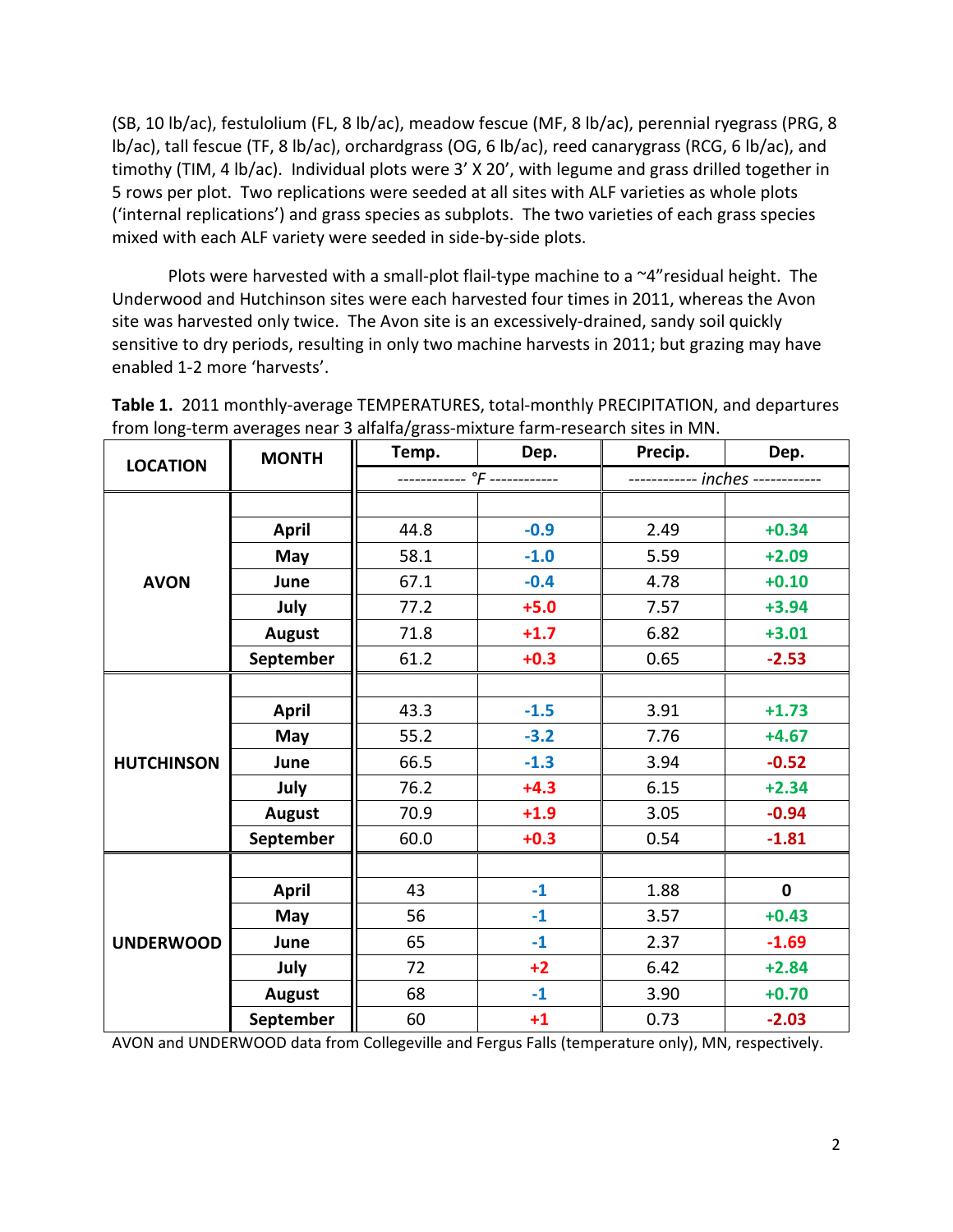Initial fertility and pH at Hutchinson were at optimum levels, so no amendments were applied at establishment. In contrast, Underwood and especially Avon had sub-optimal pH, P, and K levels for alfalfa production; so lime, P, and K fertilizer were applied at establishment. As in previous years, all sites received ~3 lb/ac B, ~50 lb/ac S, and P and K as needed to maintain high soil-test levels. In addition in 2011, as in previous production years, 50 lb N/ac was applied twice at each location (first as ammonium sulfate, second as urea or ammonium nitrate) to encourage grass productivity.

2011 harvest dates were as follows:

- Underwood June 8, July 12, August 9, and September 28
- Hutchinson May 26, June 27, July 29, and September 6
- Avon June 11 and August 3

Growing-season 2011 climate data are shown in Table 1. In general, April-June was *cooler* than normal, and July-September *warmer* than normal; with Underwood experiencing temperatures nearest normal throughout the growing season. For April-June, Avon, Hutchinson, and Underwood averaged 0.8, 2.0, and ~1<sup>°</sup>F *cooler* than normal, respectively. In contrast, July-September at Avon, Hutchinson, and Underwood averaged 3.2, 2.2, and ~1°F *warmer* than normal, respectively.

At Avon, despite 9.48 inches *more* precipitation than normal April-August, September *drought* at this sandy site was enough to thwart a third harvest. At Hutchinson, precipitation in April-May and July totaled 8.74 inches *more* than normal; but June and August-September fell 3.27 inches *short* of normal, thwarting our goal of a fifth harvest in October. As with temperature, growing-season precipitation at Underwood was nearer normal than at Avon and Hutchinson, with May and July-August receiving 3.97 inches *more*, and June and September 3.72 inches *less* than normal.

#### **2011 RESULTS**

**In the third production year (2011) at Underwood**, ALF/TF (with season-average 31% grass) stood alone as the top total-season yielder, producing 20% more total-season DM than ALF alone (Table 2). ALF mixed with MB, TIM, MF, or OG ranked second behind ALF/TF, yielding 7% less total-season DM; but these four mixtures were the top-yielders at the June 8 harvest. The remaining four mixtures had similar total-season yields to ALF alone. ALF/TIM and ALF alone yielded similarly to ALF/TF at the July 12 harvest, but ALF/TF stood alone as top yielder at the August 9 and September 28 harvests.

ALF/OG had the greatest grass content of all mixtures throughout the season, usually >50%. ALF/MB had similar season-average but somewhat more consistent grass content across harvests compared to ALF/TF. ALF/PRG had the least grass in the third production year, consistent with previous years.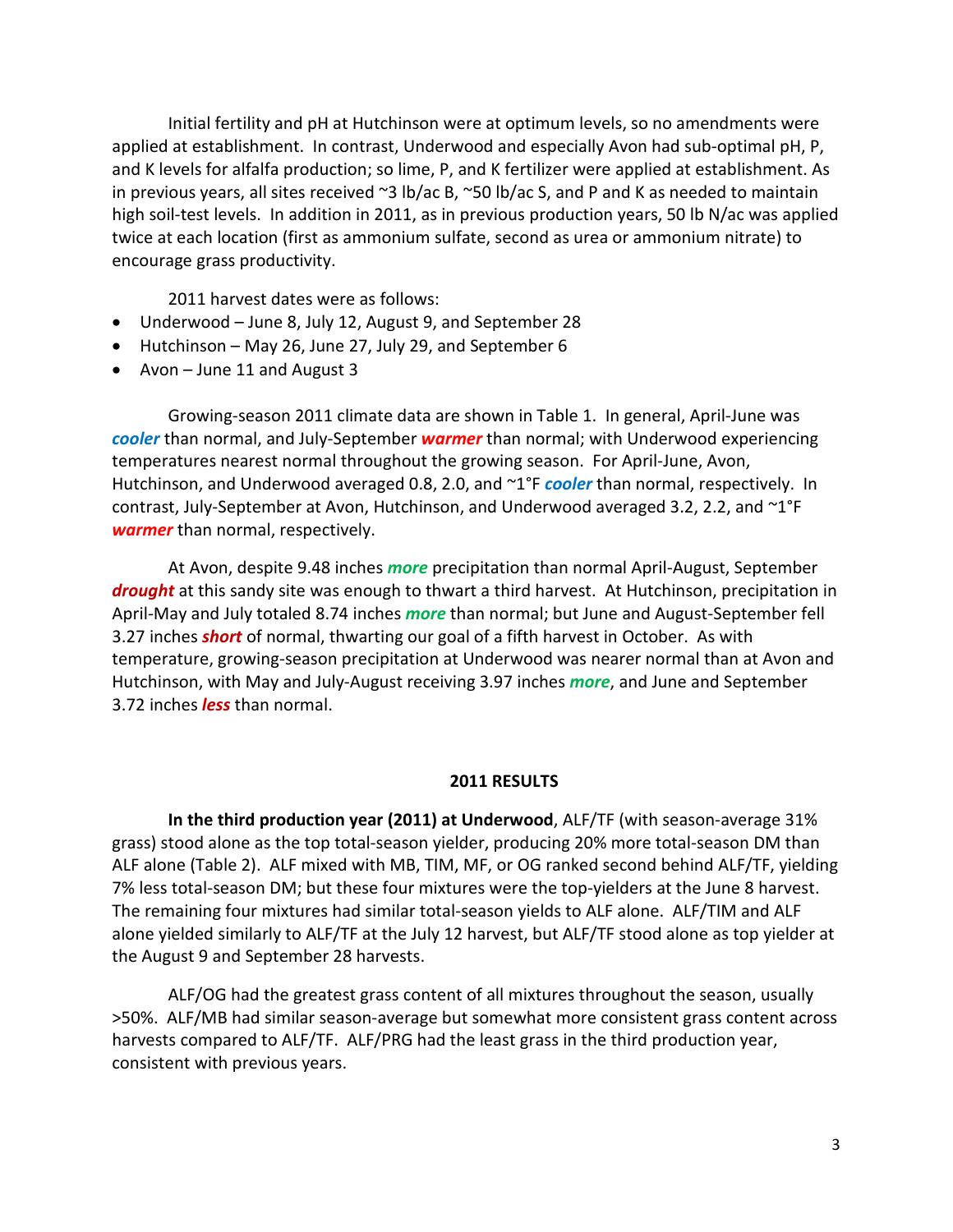| <b>MIXTURE</b> (Averaged over | 2011 Total | June 8   | July 12         | <b>August 9</b> | Sept. 28 |
|-------------------------------|------------|----------|-----------------|-----------------|----------|
| 3 AlfVar and 2 GrsVar)        |            |          | Ton DM per acre |                 |          |
| Alf/Tall Fescue               | 5.87(31)   | 2.15(21) | 1.03(34)        | 1.50(28)        | 1.18(38) |
| Alf/Meadow Bromegrass         | 5.44(32)   | 2.29(33) | 0.92(29)        | 1.16(35)        | 1.06(29) |
| Alf/Timothy                   | 5.44(27)   | 2.37(42) | 0.98(26)        | 1.15(22)        | 0.95(17) |
| Alf/Meadow Fescue             | 5.42(23)   | 2.20(29) | 0.94(22)        | 1.29(19)        | 0.99(22) |
| Alf/Orchardgrass              | 5.41(54)   | 2.24(55) | 0.84(56)        | 1.26(48)        | 1.07(57) |
| Alf/Reed Canarygrass          | 5.16(10)   | 1.96(7)  | 0.95(12)        | 1.30(12)        | 0.95(7)  |
| Alf/Smooth Bromegrass         | 4.98(15)   | 1.93(17) | 0.96(17)        | 1.14(13)        | 0.95(14) |
| Alf/Festulolium               | 4.96(12)   | 1.95(5)  | 0.93(14)        | 1.13(15)        | 0.95(15) |
| Alf/Perennial Ryegrass        | 4.93(8)    | 1.92(3)  | 0.90(7)         | 1.17(9)         | 0.95(12) |
| Alfalfa Alone                 | 4.89(0)    | 1.78(0)  | 0.97(0)         | 1.18(0)         | 0.95(0)  |
| LSD (0.05)                    | 0.35(3)    | 0.18(7)  | 0.07(4)         | 0.08(4)         | 0.10(5)  |
| <b>Overall Average</b>        | 5.25(21)   | 2.08(21) | 0.94(22)        | 1.23(20)        | 1.00(21) |

**Table 2.** 2011 DM YIELDS (and % seeded grass) of alfalfa/grass mixtures seeded August 2008 at UNDERWOOD, MN, and harvested four times in 2011.

**Bolded** value indicates statistical similarity (p=0.05) to the largest value within the same data column. NA = not available.

|  | Table 3. 2011 DM YIELDS (and % seeded grass) of alfalfa/grass mixtures seeded August 2008 at |  |  |
|--|----------------------------------------------------------------------------------------------|--|--|
|  | HUTCHINSON, MN, and harvested four times in 2011.                                            |  |  |

| <b>MIXTURE</b> (Averaged over | 2011 Total | <b>May 26</b> | June 27         | July 29       | Sept. 6  |
|-------------------------------|------------|---------------|-----------------|---------------|----------|
| 3 AlfVar and 2 GrsVar)        |            |               | Ton DM per acre |               |          |
| Alf/Orchardgrass              | 4.03(36)   | 1.36(43)      | 0.79(39)        | 1.07(32)      | 0.82(29) |
| Alf/Tall Fescue               | 4.01(20)   | 1.27(20)      | 0.87(19)        | 1.10(22)      | 0.77(16) |
| Alf/Festulolium               | 3.84(15)   | 1.09(23)      | 0.98(23)        | 1.05(13)      | 0.72(2)  |
| Alf/Perennial Ryegrass        | 3.70(13)   | 1.07(15)      | 0.87(18)        | 1.05(14)      | 0.72(3)  |
| Alf/Meadow Fescue             | 3.69(9)    | 1.09(19)      | 0.81(9)         | 1.08(7)       | 0.72(1)  |
| Alf/Reed Canarygrass          | 3.67(4)    | 1.07(4)       | 0.80(5)         | 1.05(6)       | 0.74(1)  |
| Alf/Meadow Bromegrass         | 3.63(3)    | 0.99(3)       | 0.78(2)         | 1.06(4)       | 0.79(1)  |
| Alf/Smooth Bromegrass         | 3.62(3)    | 0.96(2)       | 0.80(2)         | 1.12(5)       | 0.75(1)  |
| Alfalfa Alone                 | 3.60(0)    | 1.03(0)       | 0.79(0)         | 1.05(0)       | 0.73(0)  |
| Alf/Timothy                   | 3.53(4)    | 0.98(4)       | 0.81(4)         | 1.04(7)       | 0.70(1)  |
| LSD (0.05)                    | 0.17(4)    | 0.10(4)       | 0.07(7)         | <b>NS (6)</b> | 0.06(5)  |
| <b>Overall Average</b>        | 3.73(11)   | 1.09(13)      | 0.83(13)        | 1.07(11)      | 0.75(6)  |

**Bolded** value indicates statistical similarity (p=0.05) to the largest value within the same data column. NA = not available.

**In the third production year (2011) at Hutchinson**, ALF mixed with either OG or TF were the top total-season yielders, producing 12% more DM than ALF alone (Table 3). ALF/OG and ALF/TF were also top-yielders at the May 26 harvest, and among the top-yielders along with ALF/MB at the September 6 harvest. Interestingly, ALF/FL stood alone as the top yielder at the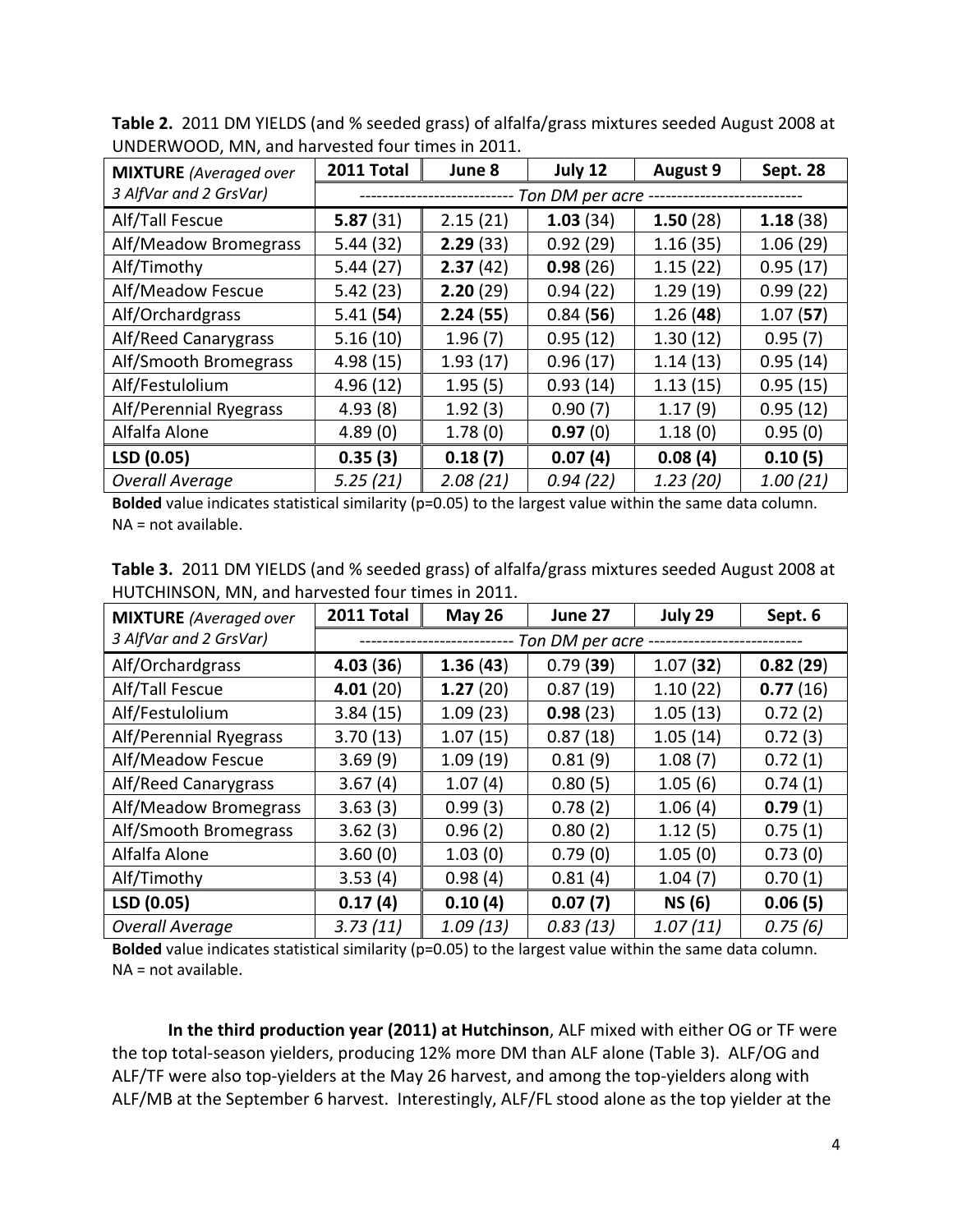June 27 harvest; and there were no yield differences among mixture treatments at the July 29 harvest. ALF/FL was the only other mixture besides ALF/OG and ALF/TF to exceed the totalseason yield of ALF alone, ranking third in season-average grass content. As in previous years but in contrast to Underwood in 2011, ALF/TIM was among the lowest yielders throughout the season.

As in previous years, grass content at Hutchinson was generally less than at Underwood (avg. 11 vs. 21%, respectively). ALF/OG had by far the greatest grass percentage throughout 2011, almost double that of any other mixture. ALF/TF ranked second in season-average grass content. ALF/FL grass content equaled that of ALF/TF at the first two harvests, but dropped to only 2% at the September 6 harvest.

|                                                         | 2011 Total         |             | June 11                                |             | <b>August 3</b>    |             |
|---------------------------------------------------------|--------------------|-------------|----------------------------------------|-------------|--------------------|-------------|
| <b>MIXTURE</b> (Averaged over<br>3 AlfVar and 2 GrsVar) | <b>Tot-Herbage</b> | 'Weed'-free | <b>Tot-Herbage</b>                     | 'Weed'-free | <b>Tot-Herbage</b> | 'Weed'-free |
|                                                         |                    |             | -------- Ton DM per acre ------------- |             |                    |             |
| Alf/Tall Fescue                                         | 3.92(77)           | 3.83        | 2.48(78)                               | 2.48        | 1.44(75)           | 1.35        |
| <b>RC/Tall Fescue</b>                                   | 3.89(73)           | 3.73        | 2.31(75)                               | 2.31        | 1.58(70)           | 1.42        |
| <b>BFT/Tall Fescue</b>                                  | 3.69(85)           | 3.61        | 2.26(83)                               | 2.25        | 1.43(87)           | 1.36        |
| <b>BFT/Meadow Brome</b>                                 | 3.87(85)           | 3.55        | 2.49(96)                               | 2.49        | 1.38(73)           | 1.05        |
| <b>KC/Tall Fescue</b>                                   | 3.75(93)           | 3.55        | 2.32(99)                               | 2.31        | 1.43(87)           | 1.25        |
| <b>RC/Reed Canarygrass</b>                              | 3.49(67)           | 3.49        | 1.93(45)                               | 1.93        | 1.56(87)           | 1.56        |
| <b>BFT/Meadow Fescue</b>                                | 3.53(87)           | 3.43        | 2.33(93)                               | 2.33        | 1.20(80)           | 1.11        |
| Alf/Smooth Bromegrass                                   | 3.53(70)           | 3.31        | 2.22(71)                               | 2.22        | 1.31(67)           | 1.09        |
| Alf/Timothy                                             | 3.34(57)           | 3.21        | 1.91(63)                               | 1.91        | 1.43(51)           | 1.30        |
| <b>RC/Meadow Brome</b>                                  | 3.31(61)           | 3.20        | 2.13(60)                               | 2.13        | 1.19(60)           | 1.07        |
| Alf/Orchardgrass                                        | 3.20(91)           | 3.15        | 1.80(94)                               | 1.80        | 1.40(87)           | 1.36        |
| <b>KC/Meadow Fescue</b>                                 | 3.23(93)           | 3.05        | 2.05(99)                               | 2.03        | 1.18(87)           | 1.03        |
| <b>RC/Meadow Fescue</b>                                 | 3.09(73)           | 3.03        | 1.92(80)                               | 1.92        | 1.17(65)           | 1.11        |
| Alf/Meadow Bromegrass                                   | 3.27(65)           | 2.92        | 2.01(83)                               | 2.00        | 1.27(46)           | 0.92        |
| Alf/Reed Canarygrass                                    | 3.77(58)           | 2.83        | 2.11(53)                               | 1.60        | 1.66(62)           | 1.23        |
| <b>KC/Meadow Brome</b>                                  | 3.15(87)           | 2.83        | 1.92(97)                               | 1.87        | 1.23(77)           | 0.97        |
| Alf/Meadow Fescue                                       | 3.44(53)           | 2.81        | 2.11(53)                               | 1.82        | 1.33(53)           | 0.98        |
| <b>BFT/Reed Canarygrass</b>                             | 4.04(67)           | 2.77        | 2.29(55)                               | 1.25        | 1.75(80)           | 1.53        |
| <b>KC/Reed Canarygrass</b>                              | 3.69(59)           | 2.56        | 2.00(57)                               | 1.37        | 1.69(60)           | 1.19        |
| Alf/Festulolium                                         | 3.13(35)           | 2.51        | 1.82(33)                               | 1.55        | 1.31(36)           | 0.96        |
| Alf/Perennial Ryegrass                                  | 2.78(28)           | 1.99        | 1.50(25)                               | 1.19        | 1.28(30)           | 0.81        |
| Alfalfa Alone                                           | 2.92(0)            | 1.41        | 1.55(0)                                | 097         | 1.37(0)            | 0.44        |
| LSD (0.05)                                              | 0.42(14)           | 0.71        | 0.31(17)                               | 0.49        | 0.18(17)           | 0.33        |
| <b>Overall Average</b>                                  | 3.37(58)           | 2.87        | 1.99 (59)                              | 1.80        | 1.38(55)           | 1.07        |

**Table 4.** 2011 total-herbage and 'weed'-free DM YIELDS (and % seeded grass) of alfalfa/grass mixtures seeded May 2009 at AVON, MN, and harvested twice in 2011.

**Bolded values** indicate statistical similarity (p=0.05) to the largest value within the same column.

NA = not available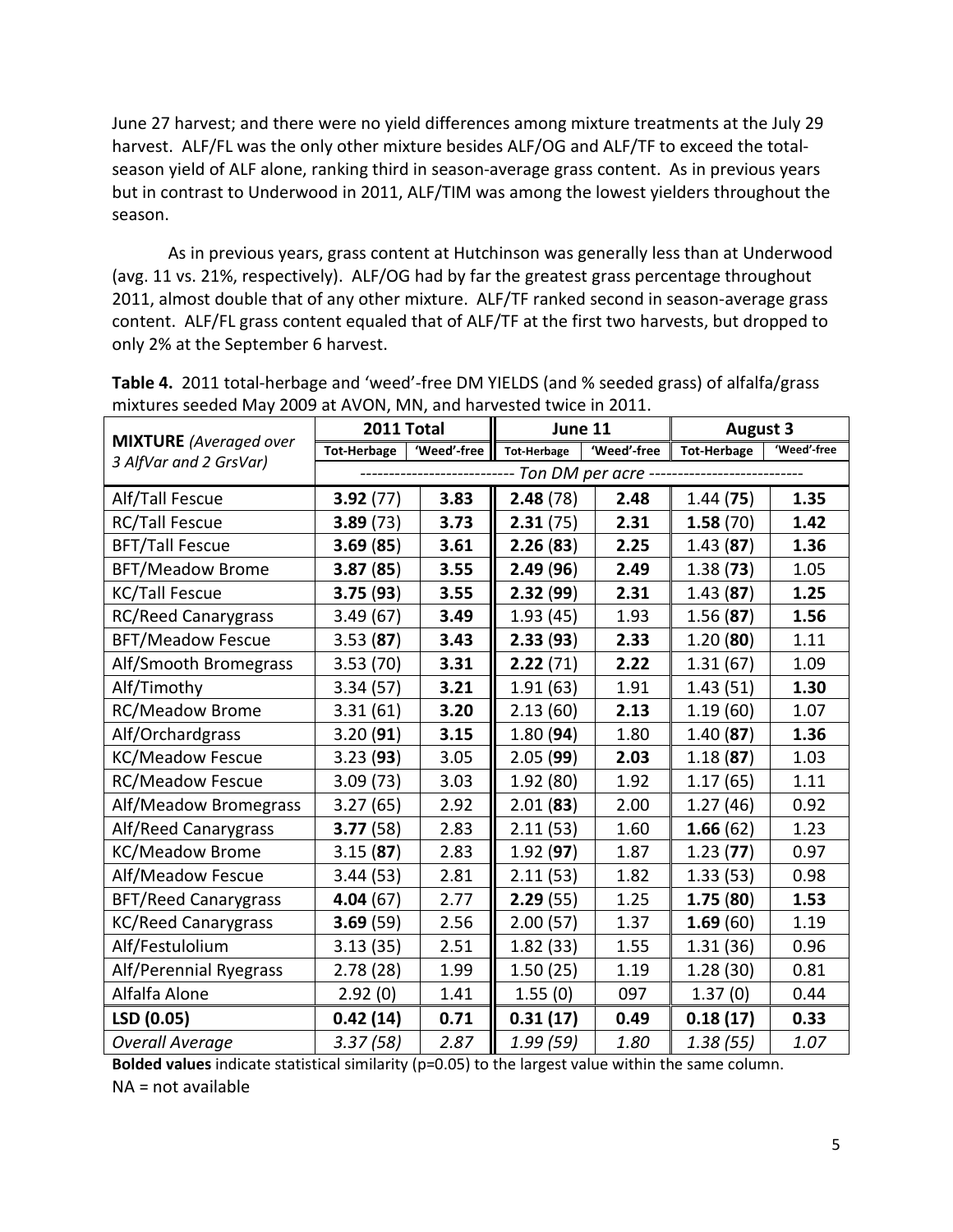**In the second production year (2011) at Avon**, where 12 additional legume/grass mixtures were included, there was significantly greater seeded-grass content (avg. 58%) and more weeds (primarily quackgrass) than at Underwood or Hutchinson. In addition, alfalfa growth was visibly stunted for unknown reasons. Since quackgrass has reasonably good forage characteristics, data for both total-herbage and weed-free DM yield are presented in Table 4. Four of the five mixtures that were among the top total-season yielders for both total-herbage and weed-free DM included TF with each of the four legumes. The fifth mixture was BFT/MB. For these five mixtures, total-herbage and weed-free DM yields averaged 3.82 and 3.65 ton DM/acre, respectively, 30 and 160% more than the respective total-season values for ALF alone. The considerable difference between yield values for 'ALF alone' was due to stunted alfalfa and quackgrass encroachment. RCG mixed with BFT, ALF, or KC had similar totalherbage production as the five aforementioned mixtures due likely to quackgrass encroachment during RCG's slow establishment; they were not, however, among greatest in total-season weed-free DM yield. Conversely, the following six mixtures had similar totalseason weed-free DM yields as the aforementioned five mixtures, but were not among top yielders in total-herbage DM: RC/RCG, BFT/MF, ALF/SB, ALF/TIM, RC/MB, and ALF/OG.

Seven mixtures at Avon had greatest seeded-grass content, averaging 89% (Table 4). Three of these mixtures were also among the greatest yielders in total-herbage and weed-free DM, and two were among the greatest weed-free yielders; the two remaining mixtures that were not among greatest yielders in either category both included KC. RC was the only legume that wasn't among mixtures with greatest grass content due its strong establishment and vigor at the site. Among the 11 top-yielding weed-free mixtures; four included TF, two MB, one RCG, one MF, one SB, one TIM, and one OG. Three of the four RC mixtures, three of the four BFT mixtures, and only one of the four KC mixtures were among the top 11 weed-free yielders; the remaining mixtures were three of nine ALF mixtures.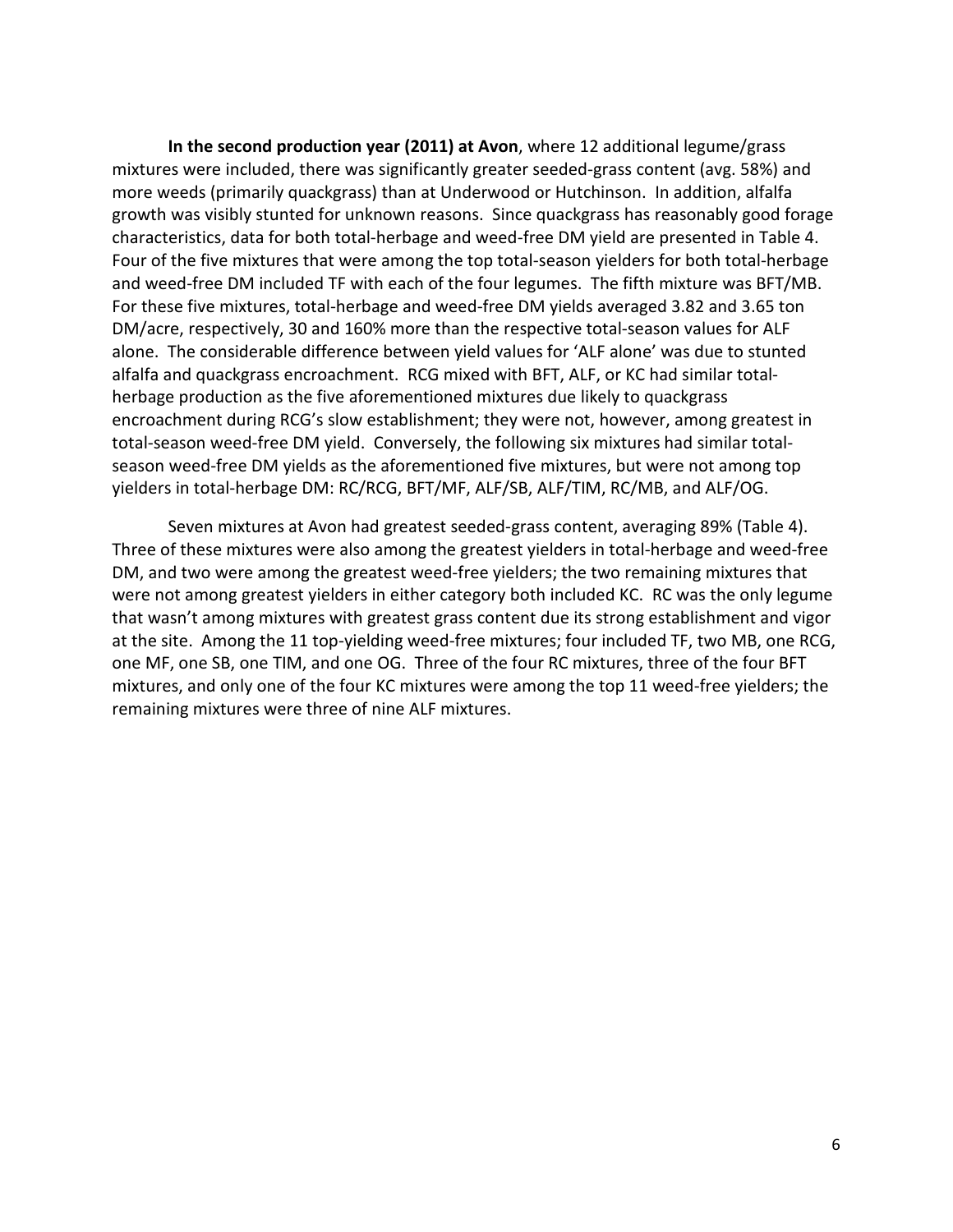| equations; mixture-treatments ilsted in descending wilk/Acre-order). |      |           |            |            |            |             |            |              |               |            |
|----------------------------------------------------------------------|------|-----------|------------|------------|------------|-------------|------------|--------------|---------------|------------|
| <b>MIXTURE</b> (Rebound 5.0<br>with 1 GrsVar per GrsSpc)             | %Grs | <b>CP</b> | <b>ADF</b> | <b>NDF</b> | <b>ADL</b> | <b>NDFD</b> | <b>RFQ</b> | Milk/<br>Ton | Milk/<br>Acre | <b>RFV</b> |
| Legume/Grass                                                         |      |           | % DM       |            |            | %NDF        |            | Lb/T         | Lb/AC         |            |
| Alf/Tall Fescue                                                      | 31   | 20.5      | 32.9       | 44.1       | 5.2        | 48.4        | 138        | 2600         | 16,310        | 135        |
| Alf/Orchardgrass                                                     | 54   | 20.5      | 33.1       | 44.6       | 5.2        | 48.7        | 139        | 2650         | 15,060        | 135        |
| Alf/Timothy                                                          | 27   | 20.7      | 32.3       | 42.5       | 5.1        | 46.4        | 143        | 2630         | 14,380        | 142        |
| Alf/Reed Canarygrass                                                 | 10   | 21.9      | 32.9       | 41.2       | 5.5        | 41.7        | 137        | 2470         | 14,110        | 145        |
| Alf/Festulolium                                                      | 12   | 22.4      | 32.3       | 40.1       | 5.5        | 41.5        | 141        | 2500         | 13,750        | 149        |
| Alf/Meadow Fescue                                                    | 23   | 21.0      | 32.7       | 42.9       | 5.3        | 47.5        | 141        | 2620         | 13,510        | 139        |
| Alf/Meadow Bromegrass                                                | 32   | 21.5      | 32.0       | 41.3       | 5.3        | 44.9        | 143        | 2610         | 13,430        | 145        |
| Alfalfa Alone                                                        | 0    | 22.3      | 32.5       | 40.2       | 5.5        | 41.3        | 141        | 2490         | 12,790        | 149        |
| Alf/Perennial Ryegrass                                               | 8    | 22.1      | 32.4       | 40.6       | 5.5        | 42.1        | 140        | 2520         | 12,640        | 147        |
| Alf/Smooth Bromegrass                                                | 15   | 21.7      | 32.9       | 41.7       | 5.5        | 43.4        | 139        | 2520         | 12,460        | 143        |
| LSD (0.05)                                                           | 3    | 1.1       | 0.6        | 1.2        | 0.3        | 3.1         | <b>NS</b>  | 120          | 2090          | 4          |
| <b>Overall Average</b>                                               | 21   | 21.5      | 32.6       | 41.9       | 5.3        | 44.6        | 140        | 2560         | 13840         | 143        |

**Table 5.** 2011 weighted-season-average FORAGE QUALITY (over 4 harvests) of 'Rebound 5.0' alfalfa/grass mixtures seeded August 2008 at UNDERWOOD, MN *(determined via NIRSC equations; mixture-treatments listed in descending Milk/Acre-order)*.

**Bolded** value indicates statistical similarity (p=0.05) to the largest value (smallest value for ADF, NDF, & ADL) within the same data column.

**NS =** no statistically significant difference at p=0.05.

**In 2011 at Underwood,** greatest milk production potential per acre occurred with ALF mixed with TF, OG, or TIM (avg. 15250), 20% more than for ALF alone (Table 5). The remaining six mixtures had similar total-season milk/acre as ALF alone. Greatest season-average RFV and lowest NDF concentrations (avg. 148 and 40.3%, respectively) occurred with ALF alone and ALF mixed with PRG or FL (avg. 7% grass). In contrast, ALF/TF and ALF/OG (avg. 43% grass) had the lowest RFV and greatest NDF concentrations (avg. 135 and 44.3%, respectively). The lack of treatment effects on RFQ likely reflects the relatively greater NDFD concentration in mixtures with relatively more grass. Four of the five mixtures with greatest milk/ton also had greatest NDFD. All treatments averaged >20% crude protein over the season.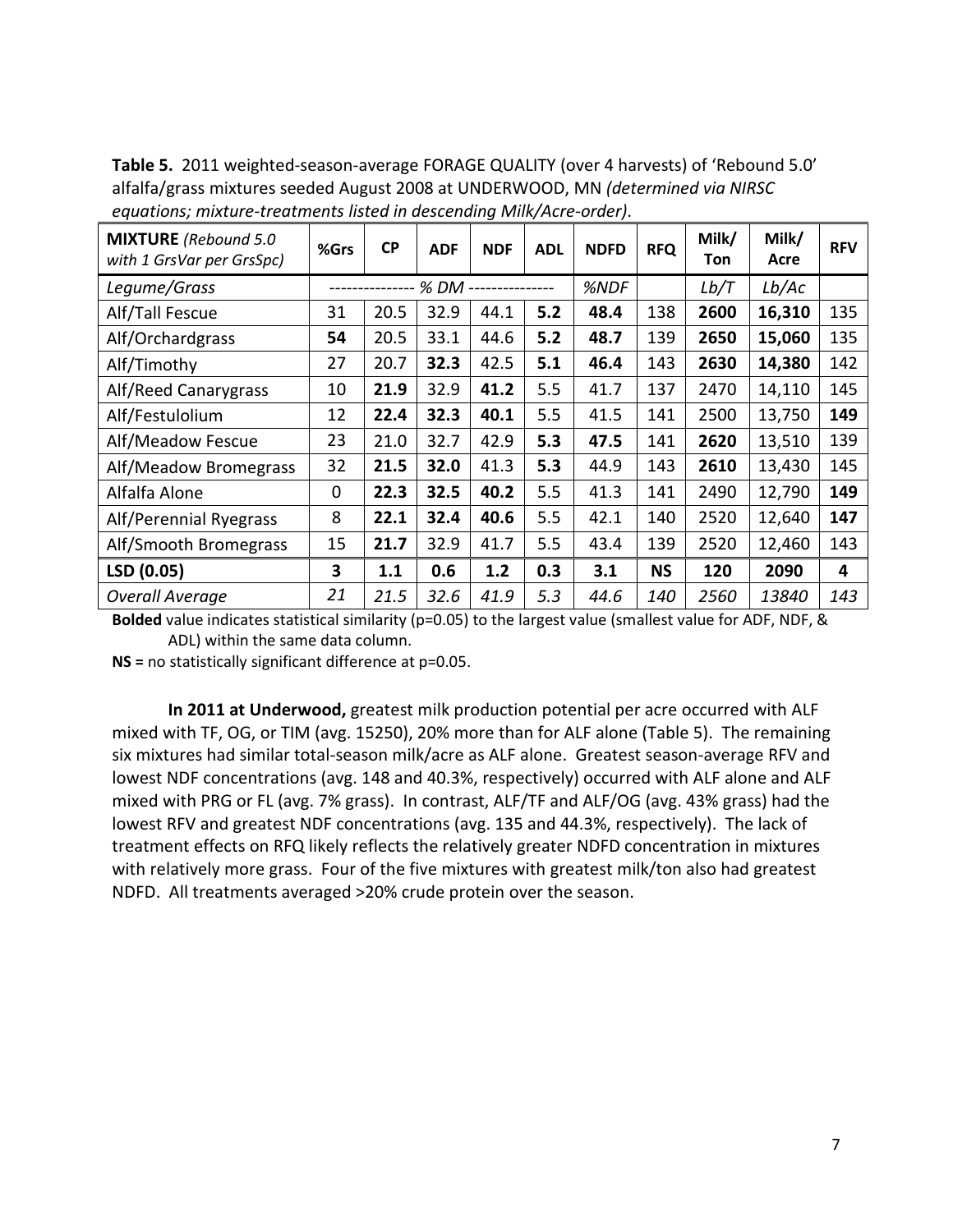**Table 6.** 2011 weighted-season-average FORAGE QUALITY (over 4 harvests) of 'Rebound 5.0' alfalfa/grass mixtures seeded August 2008 at HUTCHINSON, MN *(determined via NIRSC equations; mixture-treatments listed in descending Milk/Acre-order)*.

| <b>MIXTURE</b> (Rebound 5.0<br>with 1 GrsVar per GrsSpc) | %Grs | <b>CP</b> | <b>ADF</b> | <b>NDF</b> | <b>ADL</b> | <b>NDFD</b> | <b>RFQ</b> | Milk/<br>Ton | Milk/<br>Acre | <b>RFV</b> |
|----------------------------------------------------------|------|-----------|------------|------------|------------|-------------|------------|--------------|---------------|------------|
| Legume/Grass                                             |      | % DM      |            |            |            | %NDF        |            | Lb/T         | Lb/AC         |            |
| Alf/Orchardgrass                                         | 36   | 18.9      | 37.1       | 51.3       | 4.7        | 533         | 125        | 2640         | 11,660        | 110        |
| Alf/Festulolium                                          | 15   | 20.1      | 35.8       | 46.7       | 4.3        | 525         | 137        | 2690         | 11,090        | 121        |
| Alf/Tall Fescue                                          | 20   | 20.1      | 35.3       | 47.5       | 4.5        | 519         | 135        | 2680         | 11,060        | 121        |
| Alf/Perennial Ryegrass                                   | 13   | 19.9      | 36.2       | 47.9       | 4.6        | 493         | 127        | 2570         | 10,970        | 119        |
| Alf/Meadow Fescue                                        | 9    | 20.1      | 35.5       | 46.7       | 4.5        | 499         | 133        | 2620         | 10,260        | 123        |
| Alf/Reed Canarygrass                                     | 4    | 20.5      | 34.9       | 45.9       | 4.5        | 495         | 135        | 2650         | 10,130        | 125        |
| Alf/Smooth Bromegrass                                    | 3    | 20.7      | 35.1       | 45.9       | 4.7        | 483         | 133        | 2610         | 9,970         | 125        |
| Alf/Timothy                                              | 4    | 20.1      | 36.1       | 47.3       | 4.5        | 503         | 131        | 2620         | 9,920         | 120        |
| Alfalfa Alone                                            | 0    | 20.5      | 35.3       | 46.3       | 4.7        | 497         | 133        | 2650         | 9,890         | 124        |
| Alf/Meadow Bromegrass                                    | 3    | 20.3      | 35.5       | 46.9       | 4.6        | 493         | 131        | 2600         | 9,390         | 122        |
| LSD (0.05)                                               | 4    | 0.8       | <b>NS</b>  | 2.1        | <b>NS</b>  | <b>NS</b>   | <b>NS</b>  | <b>NS</b>    | 1,120         | 8          |
| <b>Overall Average</b>                                   | 11   | 20.1      | 35.7       | 47.2       | 4.6        | 50.4        | 132        | 2630         | 10,430        | 121        |

**Bolded** value indicates statistical similarity (p=0.05) to the largest value (smallest value for NDF & ADL) within the same data column.

**NS =** no statistically significant difference at p=0.05.

**In 2011 at Hutchinson**, greatest milk production potential per acre occurred with ALF mixed with OG, FL, TF, or PRG (avg. 11,190 lb/acre), 13% greater than for ALF alone (Table 6). The other five mixtures had similar season-total milk/acre as ALF. ALF/OG stood alone with the lowest RFV compared to all other treatments, likely due to its relatively greater grass content and greater NDF concentration. Similar to Underwood, however, there were no RFQ differences among mixture treatments ranging from 0 to 36% season-average grass content. Milk/ton, NDFD, ADF, and ADL were also unaffected by treatment.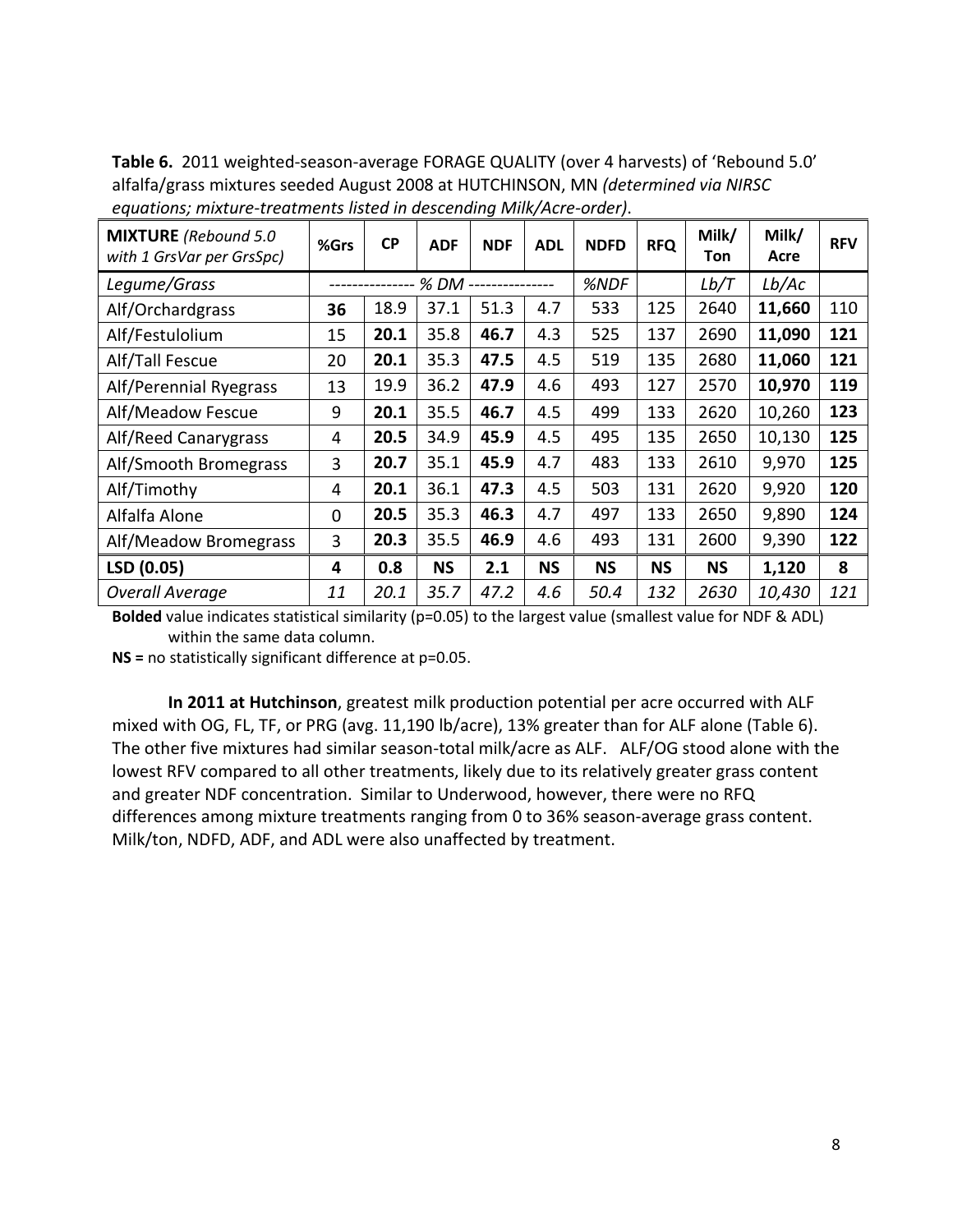| MIXTURE (1 LegVar with 1<br>GrsVar) | %Grs | <b>CP</b>                          | <b>ADF</b> | <b>NDF</b> | <b>ADL</b> | <b>NDFD</b> | <b>RFQ</b> | Milk/<br>Ton | Milk/<br>Acre | <b>RFV</b> |
|-------------------------------------|------|------------------------------------|------------|------------|------------|-------------|------------|--------------|---------------|------------|
| Legume/Grass                        |      | -------------- % DM -------------- |            |            |            | %NDF        |            | Lb/T         | Lb/AC         |            |
| BFT/Reed canarygrass                | 67   | 12.7                               | 39.7       | 63.8       | <b>NA</b>  | 50.9        | 91         | 2250         | 9,090         | 85         |
| BFT/Meadow brome                    | 85   | 13.5                               | 41.5       | 63.1       | <b>NA</b>  | 51.5        | 93         | 2230         | 8,580         | 83         |
| <b>BFT/Meadow fescue</b>            | 87   | 12.5                               | 38.9       | 59.8       | <b>NA</b>  | 54.2        | 104        | 2410         | 8,480         | 91         |
| <b>BFT/Tall fescue</b>              | 85   | 12.5                               | 38.8       | 61.1       | <b>NA</b>  | 52.7        | 97         | 2290         | 8,430         | 89         |
| Alf/Meadow fescue                   | 53   | 14.6                               | 39.0       | 58.7       | <b>NA</b>  | 52.9        | 104        | 2390         | 8,300         | 93         |
| RC/Tall fescue                      | 73   | 14.4                               | 39.9       | 61.5       | <b>NA</b>  | 49.8        | 89         | 2120         | 8,280         | 87         |
| Alf/Tall fescue                     | 77   | 12.9                               | 39.3       | 61.2       | <b>NA</b>  | 51.2        | 94         | 2220         | 8,160         | 89         |
| Alf/Timothy                         | 57   | 14.8                               | 38.7       | 57.0       | <b>NA</b>  | 48.1        | 99         | 2280         | 8,080         | 96         |
| Alf/Meadow bromegrass               | 65   | 15.1                               | 42.1       | 61.1       | <b>NA</b>  | 48.3        | 89         | 2100         | 7,680         | 85         |
| <b>RC/Meadow bromegrass</b>         | 61   | 15.7                               | 41.3       | 57.5       | <b>NA</b>  | 49.4        | 100        | 2250         | 7,470         | 93         |
| Alf/Smooth bromegrass               | 70   | 15.4                               | 40.3       | 60.1       | <b>NA</b>  | 46.7        | 87         | 2060         | 7,310         | 89         |
| RC/Reed canarygrass                 | 67   | 15.3                               | 40.3       | 58.9       | <b>NA</b>  | 46.5        | 89         | 2080         | 7,210         | 91         |
| Alf/Festulolium                     | 35   | 14.9                               | 38.5       | 58.3       | <b>NA</b>  | 50.0        | 99         | 2250         | 7,130         | 95         |
| Alf/Reed canarygrass                | 58   | 12.6                               | 41.3       | 63.8       | <b>NA</b>  | 46.8        | 81         | 1970         | 7,000         | 83         |
| Alf/Orchardgrass                    | 91   | 13.1                               | 40.9       | 64.5       | <b>NA</b>  | 52.5        | 91         | 2230         | 6,980         | 82         |
| RC/Meadow fescue                    | 73   | 14.9                               | 39.7       | 59.3       | <b>NA</b>  | 49.1        | 93         | 2190         | 6,750         | 91         |
| Alfalfa Alone                       | 0    | 16.5                               | 40.9       | 57.5       | <b>NA</b>  | 44.8        | 89         | 2020         | 6,180         | 93         |
| Alf/Perennial ryegrass              | 28   | 14.5                               | 39.4       | 59.4       | <b>NA</b>  | 46.1        | 89         | 2060         | 5,720         | 91         |
| LSD (0.05)                          | 14   | 1.6                                | <b>NS</b>  | 3.3        | <b>NA</b>  | 3.7         | <b>NS</b>  | <b>NS</b>    | <b>NS</b>     | 8          |
| <b>Overall Average</b>              | 58   | 14.2                               | 40.0       | 60.4       | ΝA         | 49.5        | 93         | 2190         | 7,600         | 89         |

**Table 7.** 2011 weighted season-average FORAGE QUALITY (over 2 harvests) of legume/grass mixtures seeded May 2009 at AVON, MN *(determined via NIRSC 'grass hay' equations; mixturetreatments listed in descending Milk/Acre-order, though NS)*.

**Bolded** value indicates statistical similarity (p=0.05) to the largest value (smallest value for NDF & ADL) within the same data column.

NA = not available.

**NS =** no statistically significant difference at p=0.05.

When 2011 results from Avon are observed, it is important to note that forage-quality analyses were conducted on total-herbage samples which in some cases included significant quackgrass. **At Avon in 2011**, there were no statistical differences in milk/acre across 18 mixture treatments despite a range from 5720 to 9090 lb/ac (Table 7); and as with the other two locations, RFQ was unaffected. In addition, milk/ton and ADF were unaffected. However, there were differences for RFV, NDFD, NDF, and CP. Six of the seven mixture treatments with greatest NDFD were among the seven mixtures with greatest numeric milk/acre values.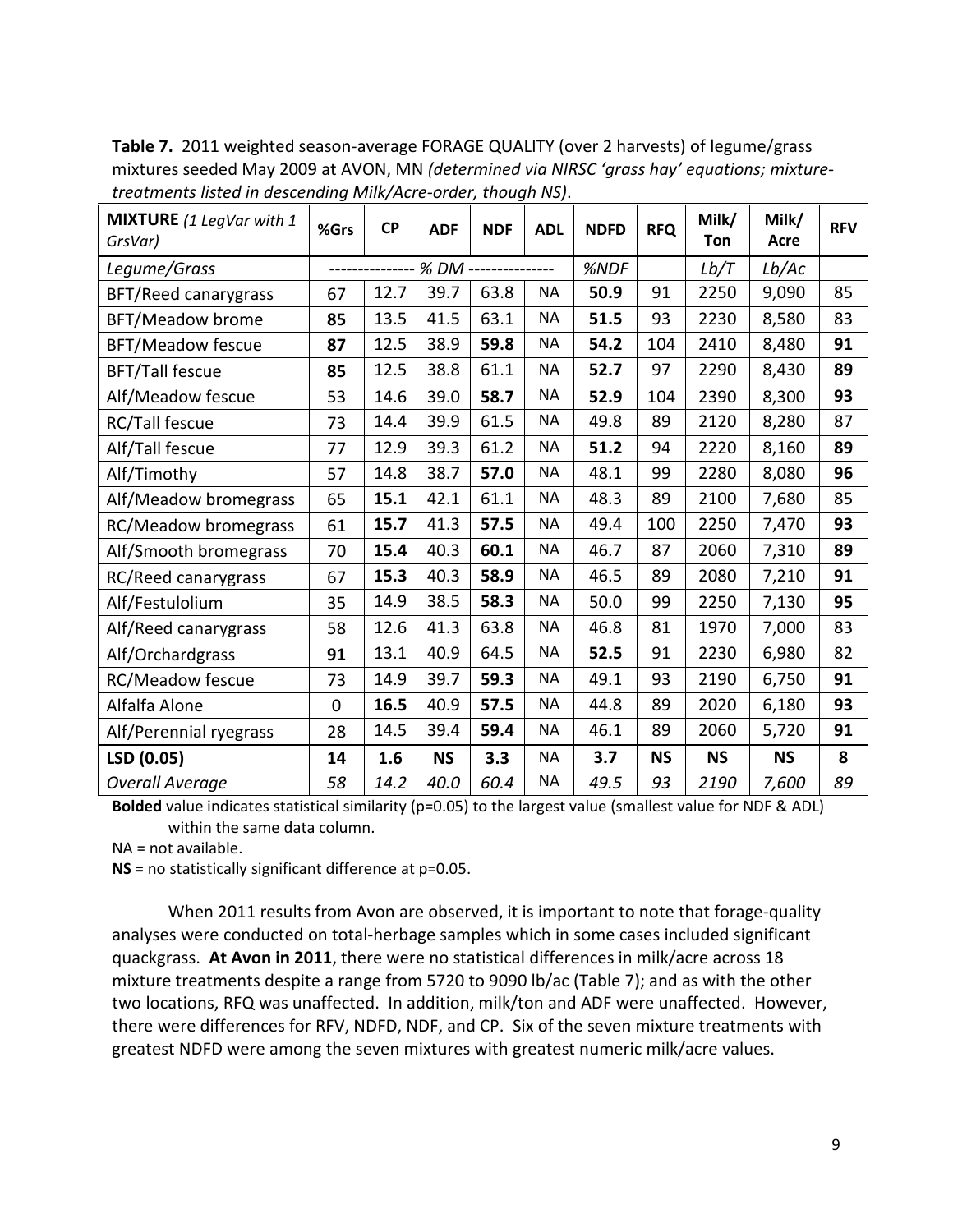**Table 8.** 2011 total-season DM-, CP-, NDF-, and dNDF-YIELDS of 'Rebound 5.0' alfalfa/grass mixtures seeded August 2008 and harvested 4 times during 2011 at Underwood, MN *(in descending dNDFYield-order)*.

|                                                         | <b>DM Yld</b>   | <b>Grass</b> | <b>CP Yield</b> | <b>NDF Yield</b> | <b>dNDF Yield</b>          |
|---------------------------------------------------------|-----------------|--------------|-----------------|------------------|----------------------------|
| <b>MIXTURE</b> (Averaged over 3<br>AlfVar and 2 GrsVar) | Ton DM/<br>acre | %            | lb CP/acre      | Ib NDF/acre      | Ib digestible-<br>NDF/acre |
| Alf/Tall Fescue                                         | 5.87            | 31           | 2570            | 5530             | 2670                       |
| Alf/Orchardgrass                                        | 5.41            | 54           | 2330            | 5070             | 2490                       |
| Alf/Timothy                                             | 5.44            | 27           | 2270            | 4650             | 2170                       |
| Alf/Meadow Fescue                                       | 5.42            | 23           | 2160            | 4430             | 2110                       |
| Alf/Reed Canarygrass                                    | 5.16            | 10           | 2510            | 4710             | 1970                       |
| Alf/Meadow Bromegrass                                   | 5.44            | 32           | 2220            | 4250             | 1910                       |
| Alf/Festulolium                                         | 4.96            | 12           | 2460            | 4410             | 1830                       |
| Alf/Smooth Bromegrass                                   | 4.98            | 15           | 2150            | 4130             | 1800                       |
| Alf/Perennial Ryegrass                                  | 4.93            | 8            | 2220            | 4080             | 1710                       |
| Alfalfa Alone                                           | 4.89            | $\Omega$     | 2290            | 4130             | 1710                       |
| LSD (0.05)                                              | 0.35            | 3            | <b>NS</b>       | 650              | 320                        |
| <b>Overall Average</b>                                  | 5.25            | 21           | 2320            | 4540             | 2040                       |

**Bolded** value indicates statistical similarity (p=0.05) to the largest value within the same data column. **NS =** no statistically significant difference at p=0.05.

**At Underwood**, ALF/TF and ALF/OG produced the greatest NDF- and dNDF-yields, 30 and 50% more, respectively than ALF alone (Table 8). Despite similar NDF yields, ALF/TIM and ALF/MF produced more digestible fiber per acre than ALF alone due to greater NDFD concentration. The remaining five mixtures did not differ from ALF alone in NDF- or dNDFyields. CP yield was unaffected by mixture treatment.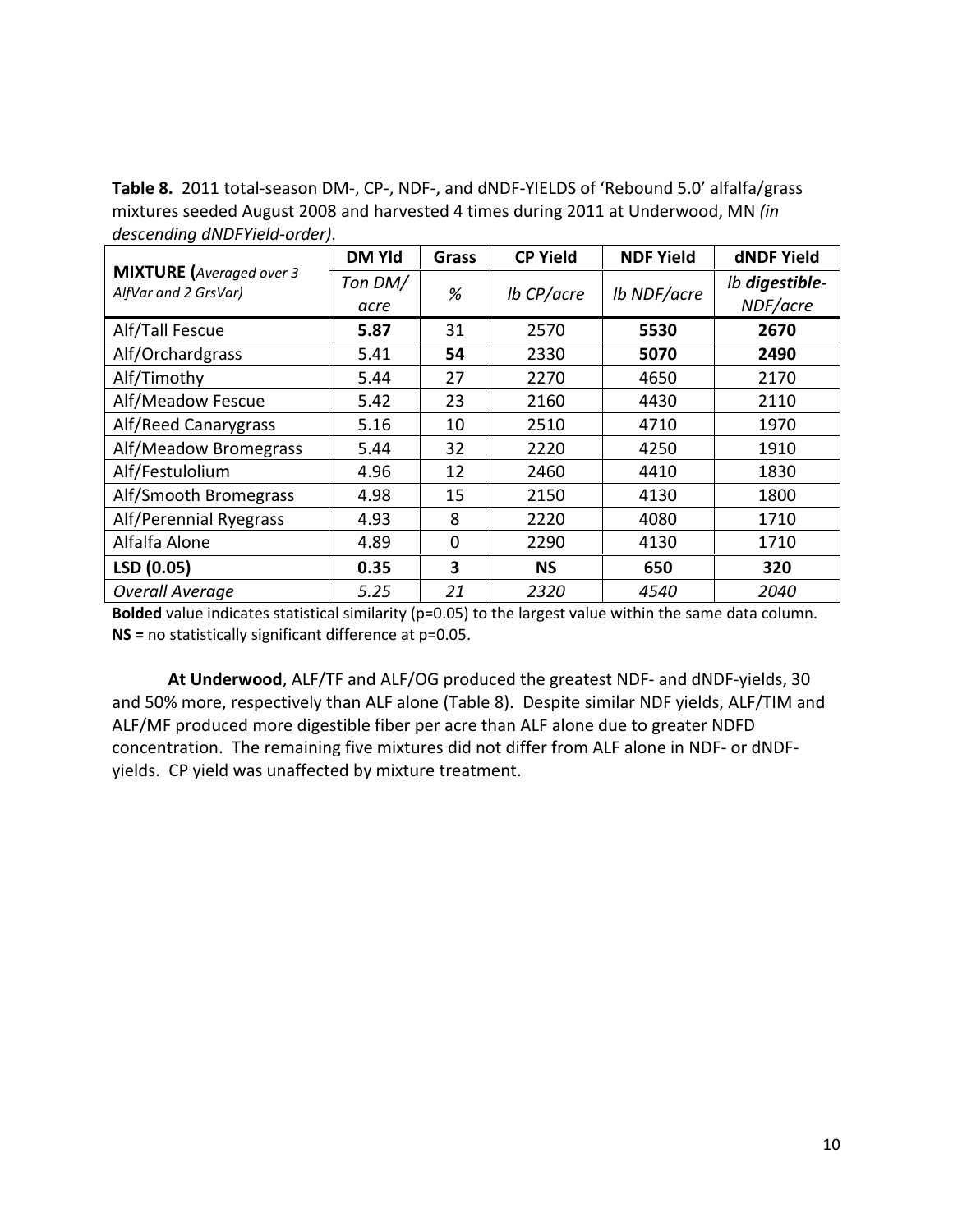**Table 9.** 2011 total-season DM-, CP-, NDF-, and dNDF-YIELDS of 'Rebound 5.0' alfalfa/grass mixtures seeded August 2008 and harvested 4 times during 2011 at Hutchinson, MN *(in descending dNDFYield-order)*.

|                                                         | <b>DM Yld</b>   | Grass    | <b>CP Yield</b> | <b>NDF Yield</b> | dNDF Yield                 |
|---------------------------------------------------------|-----------------|----------|-----------------|------------------|----------------------------|
| <b>MIXTURE</b> (Averaged over 3<br>AlfVar and 2 GrsVar) | Ton DM/<br>acre | %        | lb CP/acre      | Ib NDF/acre      | Ib digestible-<br>NDF/acre |
| Alf/Orchardgrass                                        | 4.03            | 36       | 1670            | 4530             | 2430                       |
| Alf/Tall Fescue                                         | 4.01            | 20       | 1650            | 3920             | 2030                       |
| Alf/Festulolium                                         | 3.84            | 15       | 1660            | 3850             | 2020                       |
| Alf/Perennial Ryegrass                                  | 3.70            | 13       | 1700            | 4080             | 2020                       |
| Alf/Meadow Fescue                                       | 3.69            | 9        | 1580            | 3670             | 1830                       |
| Alf/Timothy                                             | 3.53            | 4        | 1530            | 3590             | 1800                       |
| Alf/Reed Canarygrass                                    | 3.67            | 4        | 1560            | 3510             | 1730                       |
| Alfalfa Alone                                           | 3.60            | $\Omega$ | 1530            | 3460             | 1720                       |
| Alf/Smooth Bromegrass                                   | 3.62            | 3        | 1580            | 3510             | 1700                       |
| Alf/Meadow Bromegrass                                   | 3.63            | 3        | 1470            | 3380             | 1670                       |
| LSD (0.05)                                              | 0.17            | 4        | <b>NS</b>       | 540              | 250                        |
| <b>Overall Average</b>                                  | 3.73            | 11       | 1590            | 3750             | 1890                       |

**Bolded** value indicates statistical similarity (p=0.05) to the largest value within the same data column. **NS =** no statistically significant difference at p=0.05.

**At Hutchinson**, ALF/OG stood alone with greatest digestible fiber yield, 40% greater than for ALF alone (Table 9). ALF mixed with TF, FL, or PRG also yielded more digestible fiber than ALF alone, almost 20% more. ALF/OG and ALF/PRG produced greatest NDF yields, 25% greater than ALF alone. The remaining seven mixtures has similar NDF yield to ALF alone. As at Underwood, CP-yield was unaffected by mixture treatment.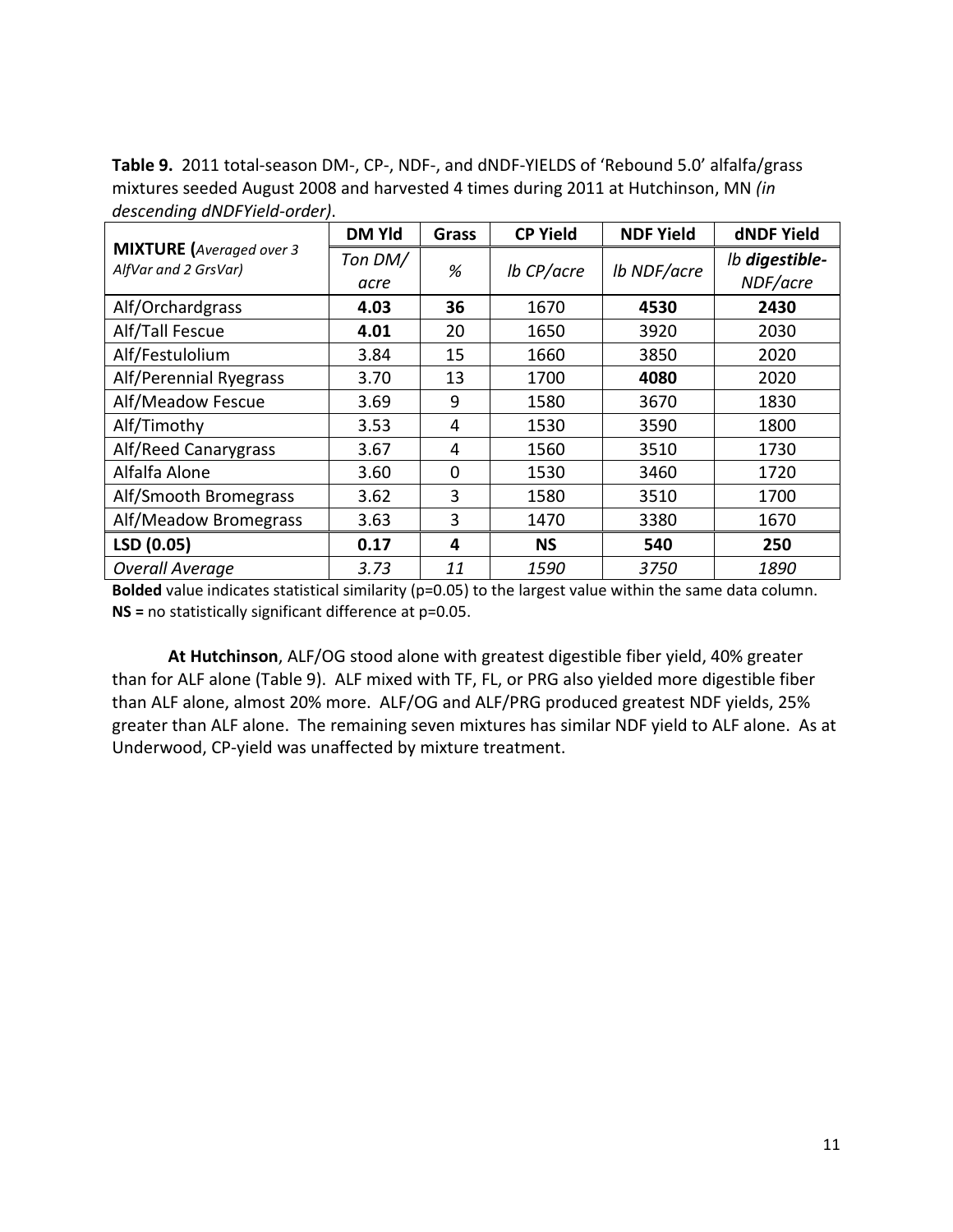**Table 10.** 2011 total-season DM-('weed'-free); and CP-, NDF-, and dNDF-(total-herbage) YIELDS of legume/grass mixtures seeded May 2009 and harvested twice during 2011 at Avon, MN *(in descending dNDFYield-order)*.

|                                                         | <b>DM Yld</b> | Grass | <b>CP Yield</b> | <b>NDF Yield</b> | <b>dNDF Yield</b>        |
|---------------------------------------------------------|---------------|-------|-----------------|------------------|--------------------------|
| <b>MIXTURE</b> (Averaged over 3<br>AlfVar and 2 GrsVar) | Ton DM/       | %     | $lb$ CP/ac      | lb NDF/ac        | Ib digestible-<br>NDF/ac |
|                                                         | ac            |       |                 |                  |                          |
| BFT/Reed canarygrass                                    | 2.77          | 67    | 1030            | 5150             | 2620                     |
| <b>BFT/Meadow bromegrass</b>                            | 3.55          | 85    | 1030            | 4910             | 2510                     |
| RC/Tall fescue                                          | 3.73          | 73    | 1120            | 4780             | 2380                     |
| <b>BFT/Tall fescue</b>                                  | 3.61          | 85    | 920             | 4500             | 2370                     |
| Alf/Tall Fescue                                         | 3.83          | 77    | 950             | 4510             | 2310                     |
| BFT/Meadow fescue                                       | 3.43          | 87    | 890             | 4230             | 2290                     |
| Alf/Meadow bromegrass                                   | 2.92          | 65    | 1100            | 4480             | 2160                     |
| Alf/Meadow bescue                                       | 2.81          | 53    | 1010            | 4100             | 2160                     |
| Alf/Orchardgrass                                        | 3.15          | 91    | 820             | 4050             | 2130                     |
| Alf/Reed canarygrass                                    | 2.83          | 58    | 900             | 4580             | 2130                     |
| Alf/Smooth bromegrass                                   | 3.31          | 70    | 1080            | 4220             | 1970                     |
| Alf/Timothy                                             | 3.21          | 57    | 1030            | 4080             | 1960                     |
| RC/Reed canarygrass                                     | 3.49          | 67    | 1070            | 4130             | 1910                     |
| Alf/Festulolium                                         | 2.51          | 35    | 930             | 3770             | 1870                     |
| RC/Meadow bromegrass                                    | 3.20          | 61    | 1040            | 3810             | 1870                     |
| <b>RC/Meadow fescue</b>                                 | 3.03          | 73    | 920             | 3660             | 1800                     |
| Alfalfa Alone                                           | 1.41          | 0     | 1000            | 3550             | 1590                     |
| Alf/Perennial Ryegrass                                  | 1.99          | 28    | 790             | 3320             | 1520                     |
| LSD (0.05)                                              | 0.71          | 14    | <b>NS</b>       | <b>NS</b>        | 530                      |
| <b>Overall Average</b>                                  | 2.87          | 58    | 980             | 4210             | 2090                     |

**Bolded** value indicates statistical similarity (p=0.05) to the largest value within the same data column. **NS =** no statistically significant difference at p=0.05.

**At Avon**, 10 mixtures shared top dNDF-yields; they included all four of four BFT mixtures, five of nine ALF mixtures, and only one of four RC mixtures. They also included 3 MF mixtures, 2 RCG, 2 MB, 2 MF, and 1 OG mixture. Mixtures with greatest digestible-fiber yields were often among the greatest in total-herbage (including quackgrass) yield. Mixture treatment affected neither NDF- nor CP-yields.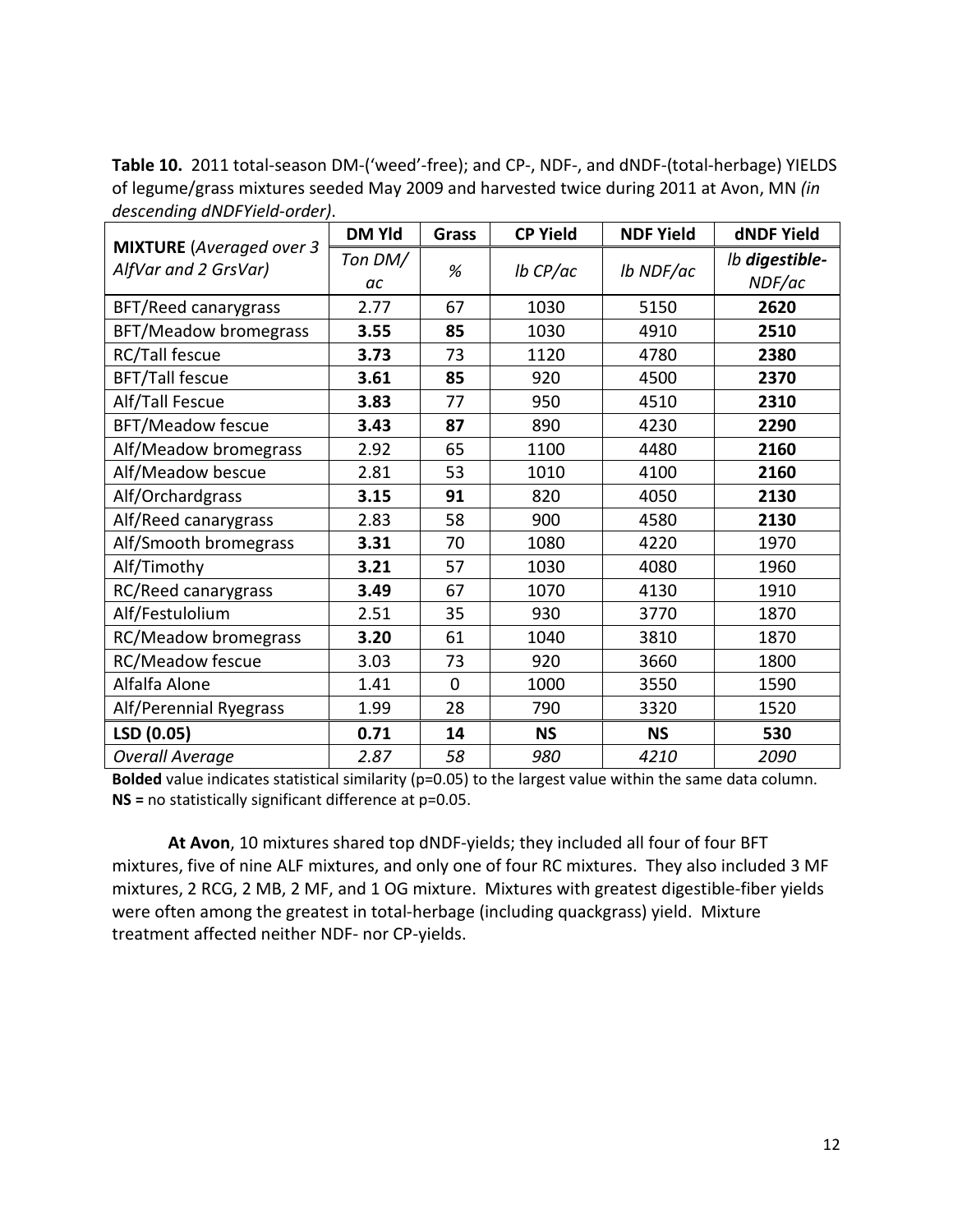**Table 11.** ALFALFA VARIETY effects on 2011 total 'weed'-free DM yield (and % seeded grass) of alfalfa/grass mixtures at Underwood, Hutchinson, and Avon, MN.

| <b>Alfalfa Variety in Mixture</b><br>(Averaged over 18 grass<br>species/variety entries) | <b>Underwood</b>              | <b>Hutchinson</b> | Avon       |  |  |  |  |  |
|------------------------------------------------------------------------------------------|-------------------------------|-------------------|------------|--|--|--|--|--|
|                                                                                          | Ton DM/ac (% seeded grass) -- |                   |            |  |  |  |  |  |
| 4S419                                                                                    | 5.34 (18%)                    | 3.90 (9%)         | 2.99 (58%) |  |  |  |  |  |
| Rebound 5.0                                                                              | 5.44 (18%)                    | 3.78 (10%)        | 2.68 (48%) |  |  |  |  |  |
| Spredor 4                                                                                | 4.97 (28%)                    | 3.51(13%)         | 2.73 (55%) |  |  |  |  |  |
| LSD (0.05)                                                                               | p<0.10(4%)                    | NS (2%)           | NS (NS)    |  |  |  |  |  |
| AlfVar x GrsSpc?                                                                         | NS (p<0.005)                  | $p<0.10$ (NS)     | $NS$ (NS)  |  |  |  |  |  |

**NS =** no statistically significant difference at p=0.05.

Concerning ALF variety effects on mixture performance (Table 11), there was a trend towards greatest yield with 4S419, and least yield with Spredor 4. At Underwood and Hutchinson, mixtures with Spredor 4 had greater grass content than mixtures with 4S419 or Rebound 5.0; but there was a highly significant interaction between ALF variety and grass species at Underwood. Grass content was unaffected by ALF variety at Avon.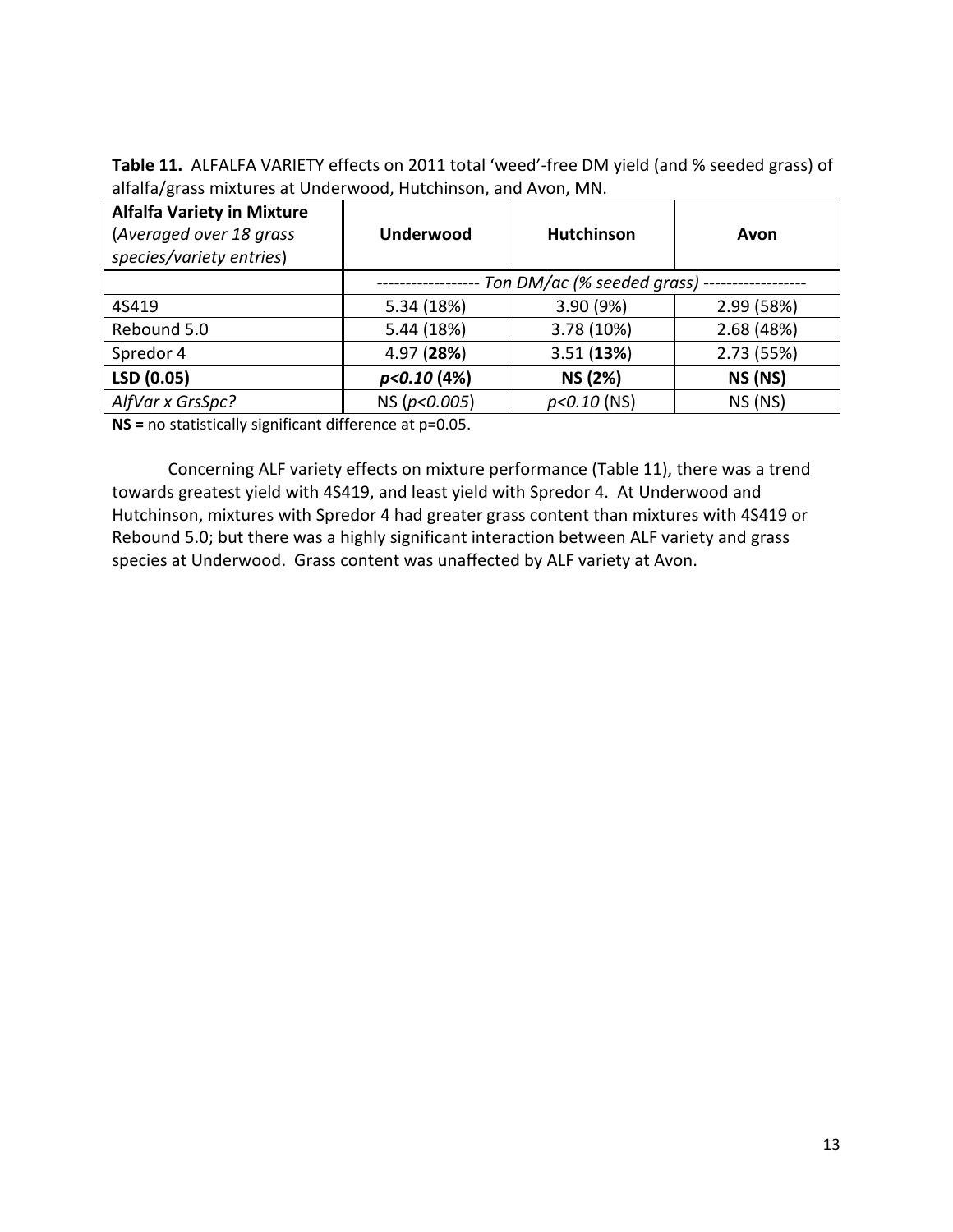| $\sim$ $\frac{1}{2}$ $\frac{1}{2}$ $\frac{1}{2}$ $\frac{1}{2}$ $\frac{1}{2}$ $\frac{1}{2}$ $\frac{1}{2}$ $\frac{1}{2}$ $\frac{1}{2}$ $\frac{1}{2}$ $\frac{1}{2}$ $\frac{1}{2}$ $\frac{1}{2}$ $\frac{1}{2}$ $\frac{1}{2}$ $\frac{1}{2}$ $\frac{1}{2}$ $\frac{1}{2}$ $\frac{1}{2}$ $\frac{1}{2}$ $\frac{1}{2}$ $\frac{1}{$<br><b>Grass Variety and</b> |           | <b>Underwood</b> |              | <b>Hutchinson</b> |                |                  | Avon      |                |       |
|------------------------------------------------------------------------------------------------------------------------------------------------------------------------------------------------------------------------------------------------------------------------------------------------------------------------------------------------------|-----------|------------------|--------------|-------------------|----------------|------------------|-----------|----------------|-------|
| Species*                                                                                                                                                                                                                                                                                                                                             | Yield     | Alfalfa          | <b>Grass</b> | Yield             | <b>Alfalfa</b> | <b>Grass</b>     | Yield     | <b>Alfalfa</b> | Grass |
|                                                                                                                                                                                                                                                                                                                                                      | Ton/ac    | $\%$             | $\%$         | Ton/ac            | $\%$           | $\%$             | Ton/ac    | $\%$           | $\%$  |
| 'Barfest' FL                                                                                                                                                                                                                                                                                                                                         | 4.90      | 89               | 11           | 3.89              | 83             | 14               | 2.57      | 49             | 33    |
| 'Spring Green' FL                                                                                                                                                                                                                                                                                                                                    | 5.02      | 86               | 14           | 3.79              | 80             | 16               | 2.46      | 41             | 37    |
| LSD (0.05)                                                                                                                                                                                                                                                                                                                                           | NS        | <b>NS</b>        | NS           | NS                | NS             | <b>NS</b>        | NS        | <b>NS</b>      | NS    |
| 'Fleet' MB                                                                                                                                                                                                                                                                                                                                           | 5.34      | 72               | 28           | 3.58              | 92             | 3                | 2.94      | 22             | 64    |
| 'Paddock' MB                                                                                                                                                                                                                                                                                                                                         | 5.54      | 65               | 35           | 3.67              | 94             | $\overline{2}$   | 2.90      | 23             | 65    |
| LSD (0.05)                                                                                                                                                                                                                                                                                                                                           | <b>NS</b> | NS               | <b>NS</b>    | NS                | P < 10         | P < 10           | <b>NS</b> | <b>NS</b>      | NS    |
| Forage First MF                                                                                                                                                                                                                                                                                                                                      | 5.51      | 87               | 13           | 3.58              | 89             | 6                | 2.37      | 35             | 36    |
| 'Pradel' MF                                                                                                                                                                                                                                                                                                                                          | 5.33      | 67               | 34           | 3.79              | 83             | 13               | 3.24      | 21             | 71    |
| LSD (0.05)                                                                                                                                                                                                                                                                                                                                           | NS        | 9                | 10           | NS                | P < 10         | $\boldsymbol{4}$ | 0.57      | P < 10         | 14    |
| 'Baridana' OG                                                                                                                                                                                                                                                                                                                                        | 5.47      | 50               | 50           | 4.15              | 61             | 37               | 3.21      | 9              | 90    |
| 'Potomac' OG                                                                                                                                                                                                                                                                                                                                         | 5.35      | 42               | 58           | 3.92              | 63             | 35               | 3.10      | 8              | 91    |
| LSD (0.05)                                                                                                                                                                                                                                                                                                                                           | <b>NS</b> | NS               | <b>NS</b>    | NS                | NS             | <b>NS</b>        | <b>NS</b> | <b>NS</b>      | NS    |
| 'Aubisque' PRG                                                                                                                                                                                                                                                                                                                                       | 4.93      | 91               | 8            | 3.74              | 85             | 12               | 2.09      | 44             | 29    |
| 'BG-24T' PRG                                                                                                                                                                                                                                                                                                                                         | 4.94      | 92               | 8            | 3.65              | 83             | 13               | 1.89      | 46             | 27    |
| LSD (0.05)                                                                                                                                                                                                                                                                                                                                           | <b>NS</b> | NS               | NS           | NS                | <b>NS</b>      | <b>NS</b>        | <b>NS</b> | <b>NS</b>      | NS    |
| Forage First RCG                                                                                                                                                                                                                                                                                                                                     | 5.06      | 89               | 11           | 3.67              | 91             | $\overline{3}$   | 2.82      | 18             | 58    |
| 'Marathon' RCG                                                                                                                                                                                                                                                                                                                                       | 5.27      | 92               | 8            | 3.67              | 91             | 5                | 2.85      | 19             | 57    |
| LSD (0.05)                                                                                                                                                                                                                                                                                                                                           | <b>NS</b> | NS               | NS           | NS                | <b>NS</b>      | NS               | <b>NS</b> | <b>NS</b>      | NS    |
| Albert Lea SB                                                                                                                                                                                                                                                                                                                                        | 4.87      | 83               | 17           | 3.53              | 92             | $\overline{2}$   | 3.28      | 23             | 70    |
| Forage First SB                                                                                                                                                                                                                                                                                                                                      | 5.08      | 86               | 14           | 3.71              | 93             | 3                | 3.33      | 24             | 70    |
| LSD (0.05)                                                                                                                                                                                                                                                                                                                                           | NS        | NS               | NS           | NS                | NS             | NS               | NS        | <b>NS</b>      | NS    |
| 'Fawn' TF                                                                                                                                                                                                                                                                                                                                            | 5.78      | 71               | 29           | 4.03              | 76             | 22               | 3.64      | 22             | 76    |
| 'Select' TF                                                                                                                                                                                                                                                                                                                                          | 5.95      | 68               | 32           | 3.99              | 81             | 17               | 4.03      | 19             | 78    |
| LSD (0.05)                                                                                                                                                                                                                                                                                                                                           | <b>NS</b> | NS               | NS           | NS                | NS             | <b>NS</b>        | <b>NS</b> | <b>NS</b>      | NS    |
| 'Barliza' TIM                                                                                                                                                                                                                                                                                                                                        | 5.41      | 71               | 30           | 3.45              | 90             | 3                | 3.16      | 38             | 58    |
| 'Climax' TIM                                                                                                                                                                                                                                                                                                                                         | 5.46      | 76               | 25           | 3.61              | 90             | 4                | 3.27      | 39             | 57    |
| LSD (0.05)                                                                                                                                                                                                                                                                                                                                           | NS        | NS               | NS           | NS                | <b>NS</b>      | <b>NS</b>        | <b>NS</b> | <b>NS</b>      | NS    |

**Table 12.** GRASS VARIETY effects on 2011 total-season DM yields and season-average alfalfa and seeded-grass percentages for alfalfa/grass mixtures at Underwood (3rd year), Hutchinson  $(3^{rd}$  year), and Avon  $(2^{nd}$  year), MN.

**\***FL = festulolium, MB = meadow bromegrass, MF = meadow fescue, OG = orchardgrass, PRG = perennial ryegrass, RCG = reed canarygrass, SB = smooth bromegrass, TF = tall fescue, and TIM = timothy; data averaged over 3 alfalfa varieties.

**NS =** no statistically significant difference at p=0.05.